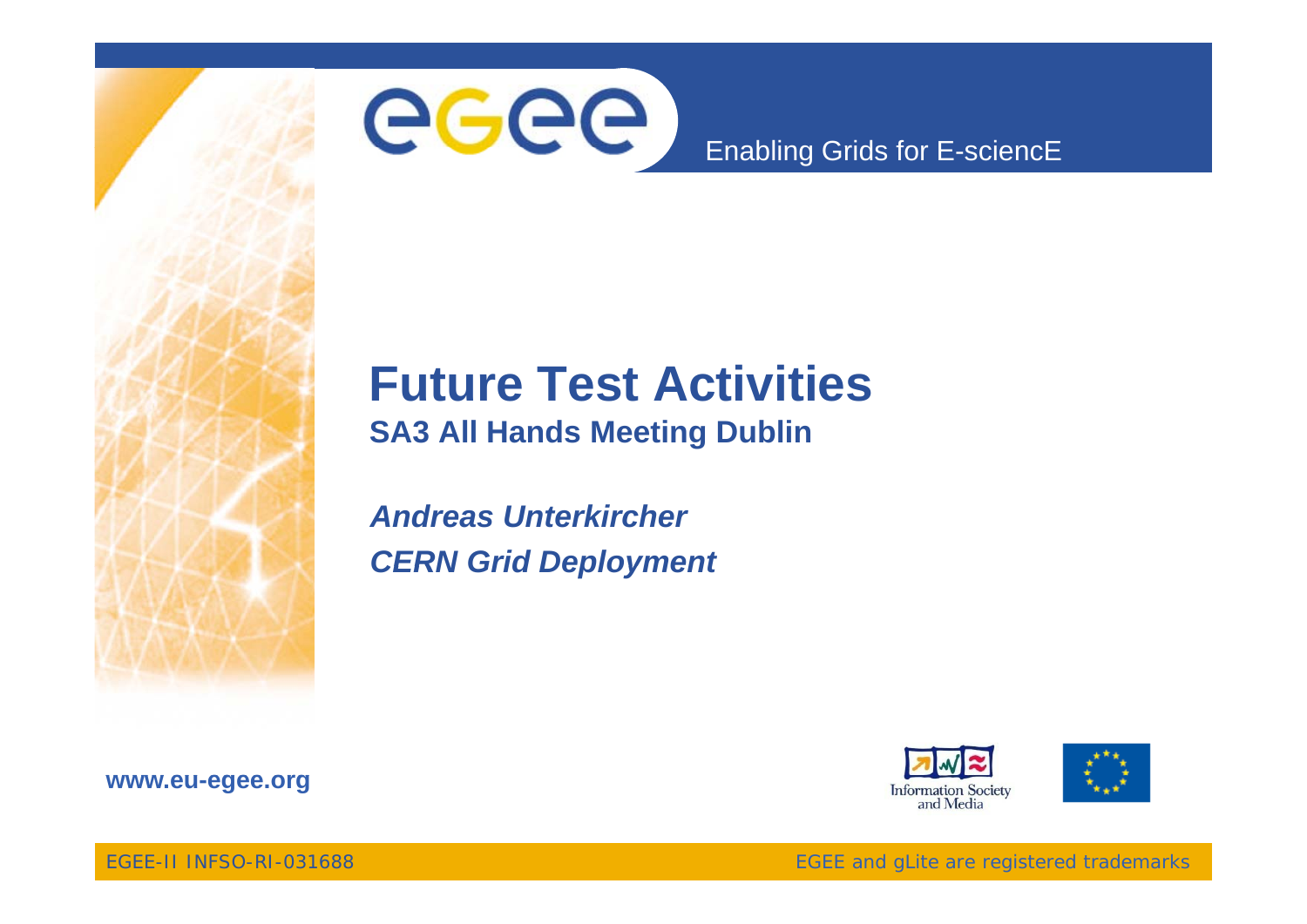



- **1.Regression tests**
- **2. SAM tests**
- **3. Usage of virtualisation for testing**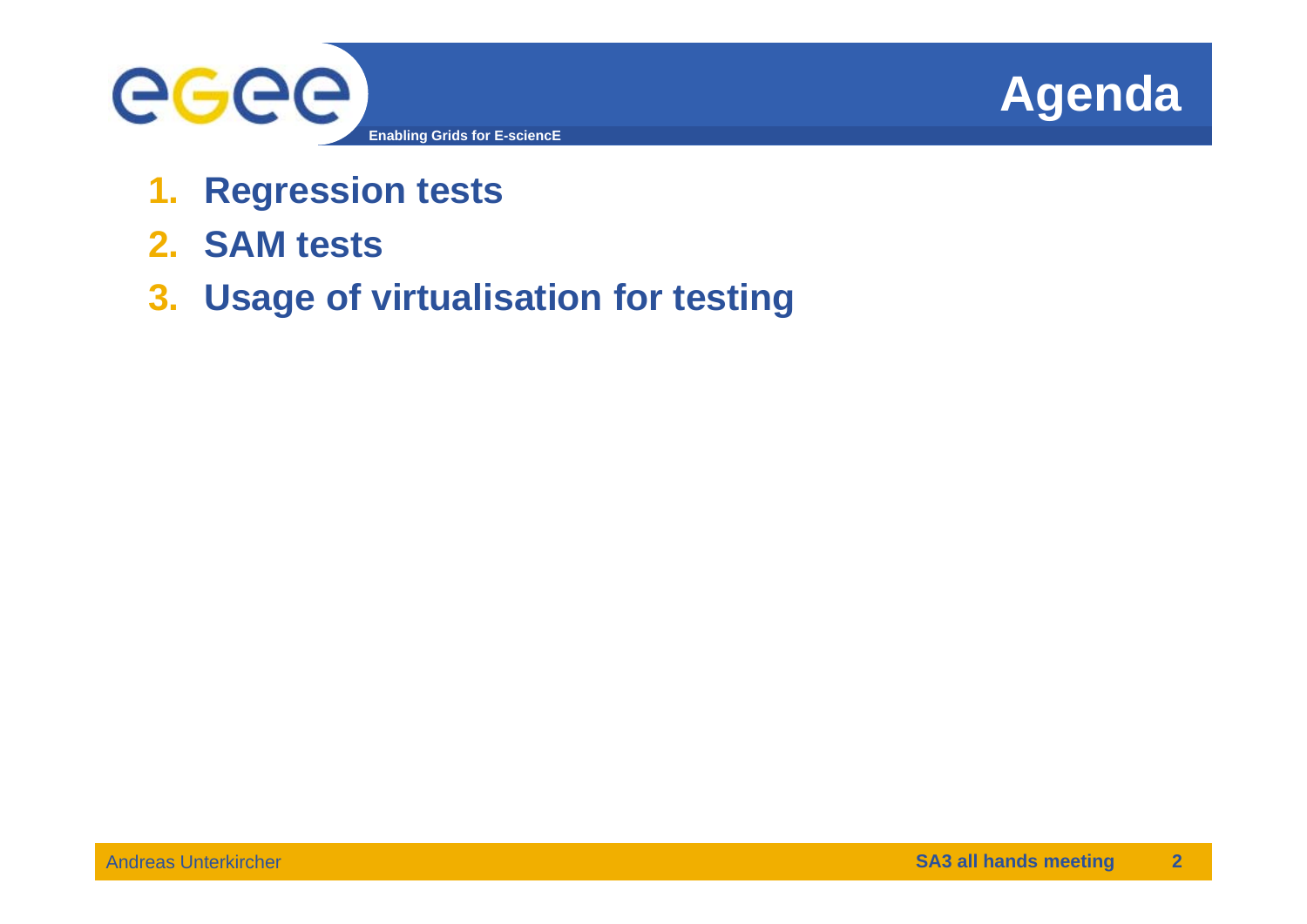## **Bug regression test classification egee Enabling Grids for E-sciencE**

- $\bullet$  **Test can be done on one isolated node**
	- **Case 1**: installation of rpms, configuration with yaim, valid proxy available if needed
- **Test needs more nodes** 
	- **Case 2a**: a server (also included: BDII) is set up and needs to be tested via a client API/CLI from another machine (more realistic)
	- **Case 2b** : an API needs to be tested and needs a server
		- **Case 2b-1**: server needs special setup (version etc.)
		- **Case 2b-2**: server can be standard
	- **Case 2c**: several nodes are involved (FTS)
- **Test is difficult**
	- **Case 3**: web interface tests, security bugs (no info available), complicated workflow, problems that only occur after running the service for a long time etc.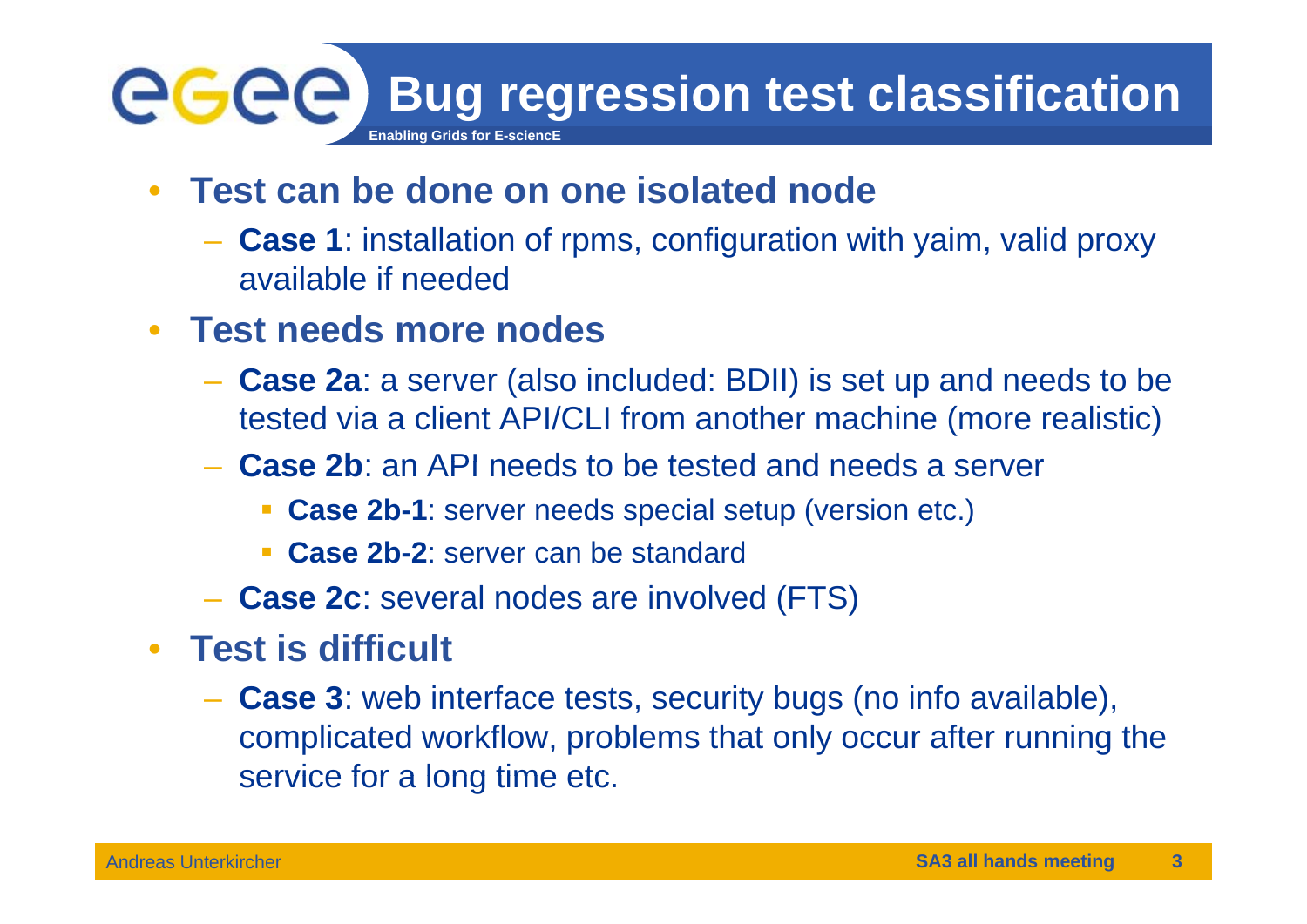

 $\bullet$ **Looked at all bugs fixed in gLite 3.1 updates 01 – 10:**

| <b>Test type</b> | <b>Number of bugs</b> |     |
|------------------|-----------------------|-----|
| Case 1           | 42                    | 55% |
| Case 2a          | 11                    | 14% |
| Case 2b-1        |                       | 1%  |
| Case 2b-2        | 5                     | 7%  |
| Case 2c          | 3                     | 4%  |
| Case 3           | 14                    | 18% |
| <b>Total</b>     | 76                    |     |

**Easy to test categories (1, 2b-2) accord for 62% (but gLite 3.1 at the moment only contains a subset of all services, thus this number is not representative for a full release) p )**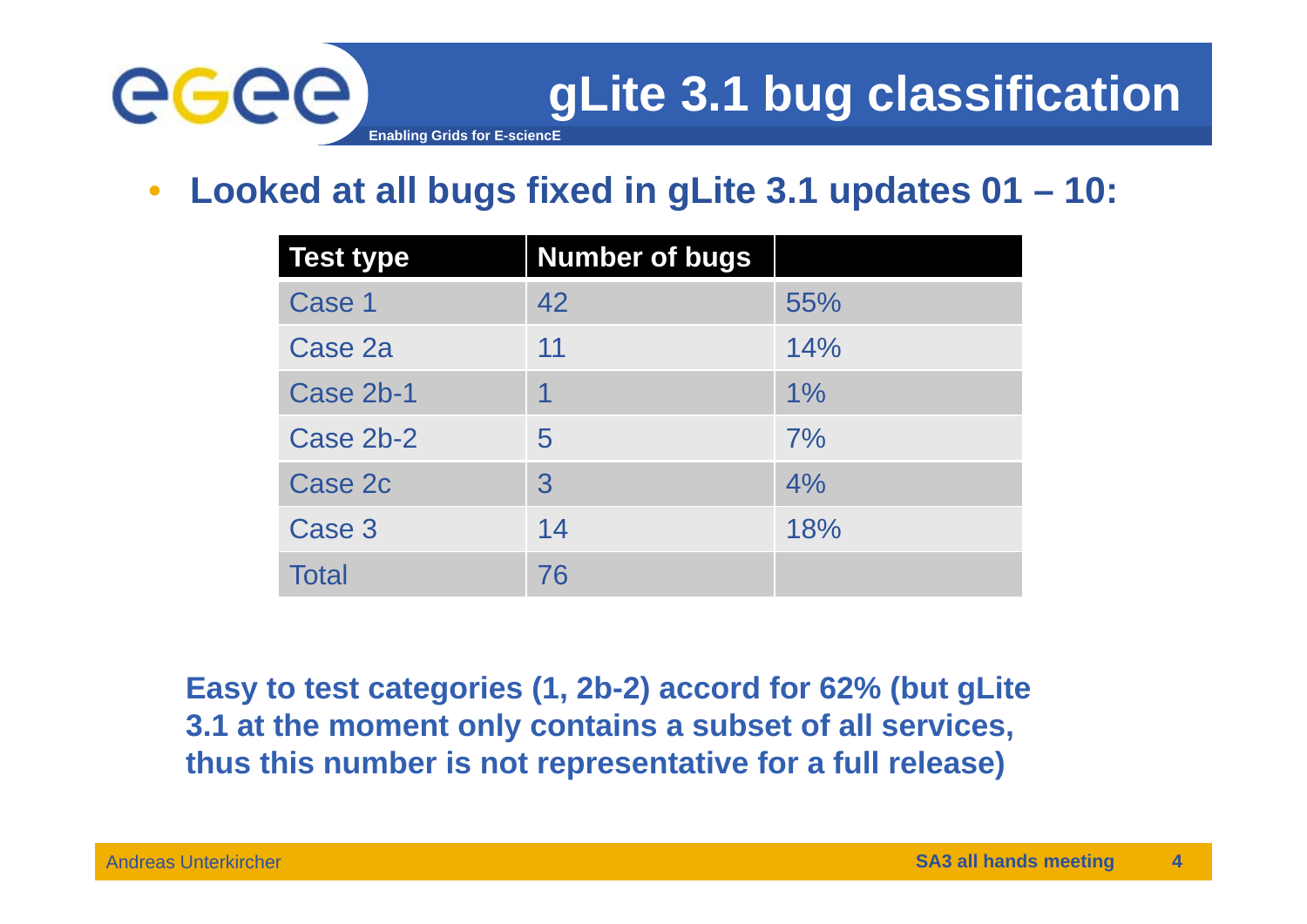## GGG **Enabling Grids for E-sciencE**

- $\bullet$ **One regression test is one shell script**
- $\bullet$  **Tests should be all in CVS and executable on the command line after check out**
- $\bullet$ **Proposal:**

```
regtest/
./regTest.sh --testList Wntests.txt --pretest <pretest 
function> --posttest <posttest function>
Wntests.txt - list of bugs for WN
regtest/tests: bug34562 – contains function bug34562()
regtest/common: contains pretest/posttest scripts, common 
variables
```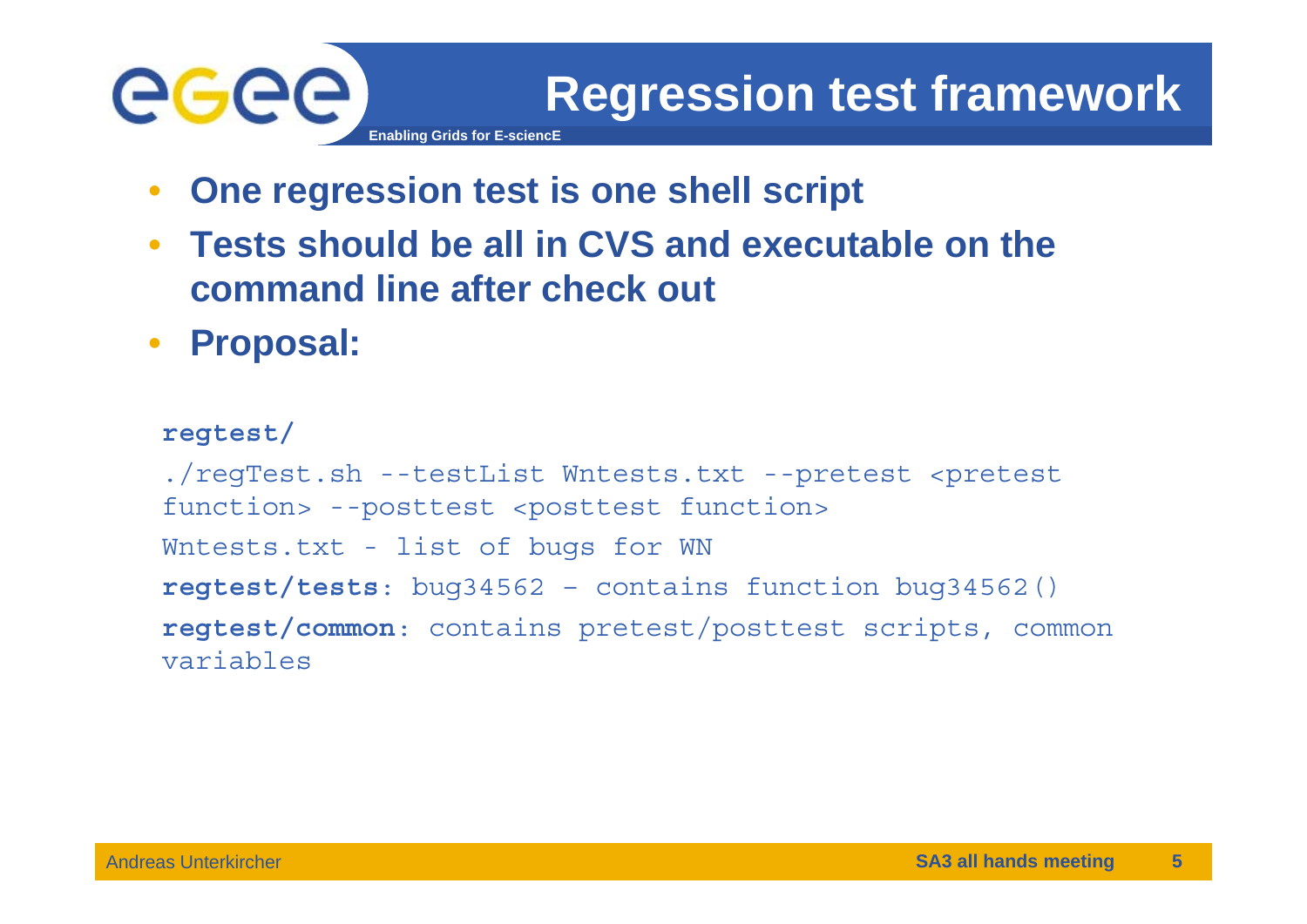

- $\bullet$  **Simple structure allows for integration into ETICS or SAM**
- $\bullet$  **For every patch certified regression tests must be written (if possible according to bug classification).**
- $\bullet$  **Partners will also write regression tests for older gLite 3.1 bugs.**
- $\bullet$  **We set up the framework initially with a few regression tests to get some initial experience.**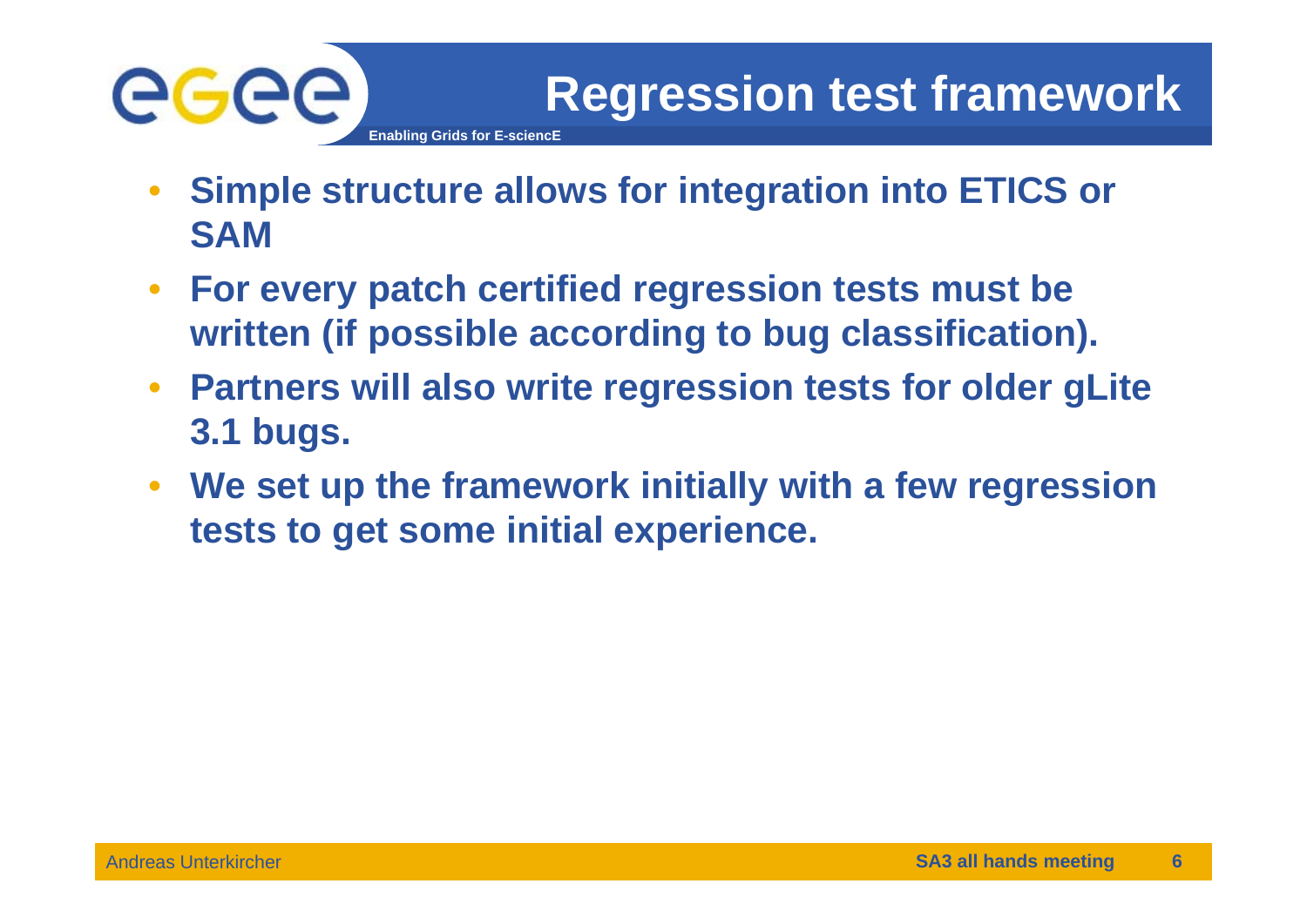

- **Several new tests were written and integrated into SAM without big problems.**
- $\bullet$  **It is currently not possible to easily add/remove machines or services to/from SAM. This needs manual intervention in the SAM database. A more dynamic approach would be useful as we now often use virtual machines for certification certification.**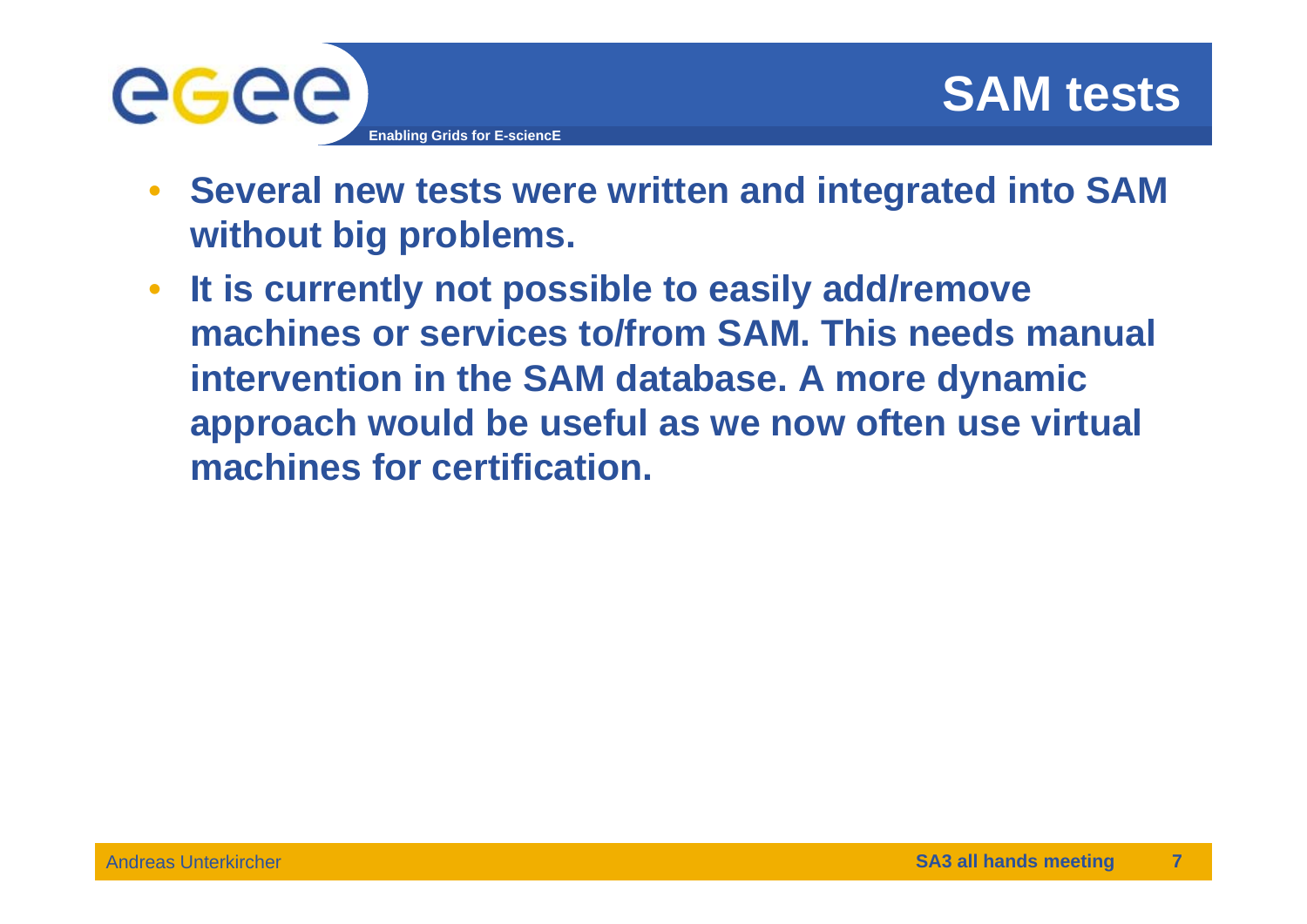## eeee **Usage of virtualization for testing Enabling Grids for E-sciencE**

- $\bullet$  **Ideal world: for every patch to certify a dedicated testbed is brought up with one click. Is this achievable ?**
- $\bullet$ **How are the partners using virtualisation ?**
- • **How can we coordinate usage of virtualisation ?**
	- Images
	- VM management frameworks
	- Automatic attachment/removal of virtual testbeds to the certification testbed.
	- Automatic attachment/removal of virtual testbeds to SAM.